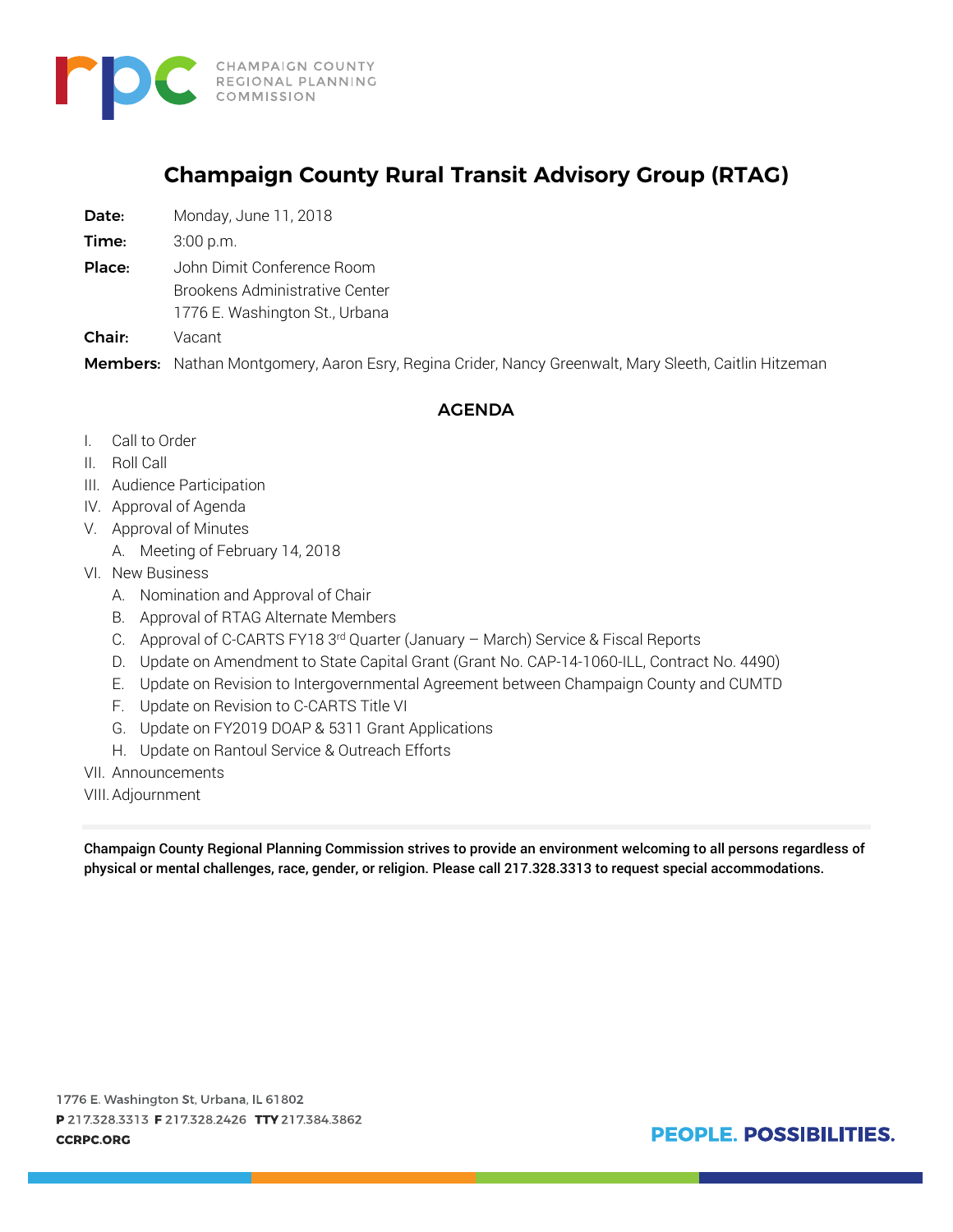

# **Champaign County Rural Transit Advisory Group (RTAG)**

| Date:                   | Wednesday, February 14, 2018                                 |
|-------------------------|--------------------------------------------------------------|
| Time:                   | 3:00 p.m.                                                    |
| Place:                  | John Dimit Conference Room                                   |
|                         | Brookens Administrative Center                               |
|                         | 1776 E. Washington St., Urbana                               |
| <b>Members Present:</b> | Nathan Montgomery, Pius Weibel, Mary Sleeth, Nancy Greenwalt |
| <b>Members Absent:</b>  | Caitlin Hitzeman, Regina Crider, Seamus Reilly               |
| <b>Staff Present:</b>   | Kristen Gisondi, Rita Morocoima-Black, Debbie Peterik        |
| <b>Others Present:</b>  | Drew Bargmann                                                |

### MEETING MINUTES

Subject to Review and Approval

- I. Call to Order Mr. Montgomery called the meeting to order at 3:00 p.m.
- II. Roll Call The roll was taken by Ms. Gisondi and a quorum was declared present.
- III. Audience Participation None
- IV. Approval of Agenda Ms. Greenwalt motioned to approve the agenda. Mr. Weibel seconded, and the motion carried unanimously.
- V. Approval of Minutes Mr. Weibel motioned to approve the RTAG minutes from the November 17, 2017 meeting. Ms. Greenwalt seconded, and the motion carried unanimously.
- VI. New Business
	- A. Approval of C-CARTS FY18 2<sup>nd</sup> Quarter (October December) Service & Fiscal Reports Ms. Gisondi made the following comments regarding the reports:
		- There was an increase in total number of trips. The total number includes the deviated-fixed and demand-response routes in the Village of Rantoul.
		- The daily average has increased.
		- The main trip types continue to be medical and employment.
		- There was an increase in percent of lift use.
		- The number of trip denials for the quarter was 252. There were 249 trips that were denied because the time requested was not available and 3 trips that were denied because the rider had a same day or next day request.
		- Miles and hours are on track. There was a slight increase in trips per mile and trips per hour.

Mr. Weibel inquired why the trip denial number was larger in FY17 Second Quarter and FY18 Second Quarter, than in FY18 First Quarter. Mr. Bargmann commented that the fiscal year runs July through June. Part of the discrepancy in numbers is due to school being out of session. Those riders that are employed at school or attending classes, are not calling in and scheduling rides. In addition, there are those people

1776 E. Washington St, Urbana, IL 61802 P 217.328.3313 F 217.328.2426 TTY 217.384.3862 **CCRPC.ORG**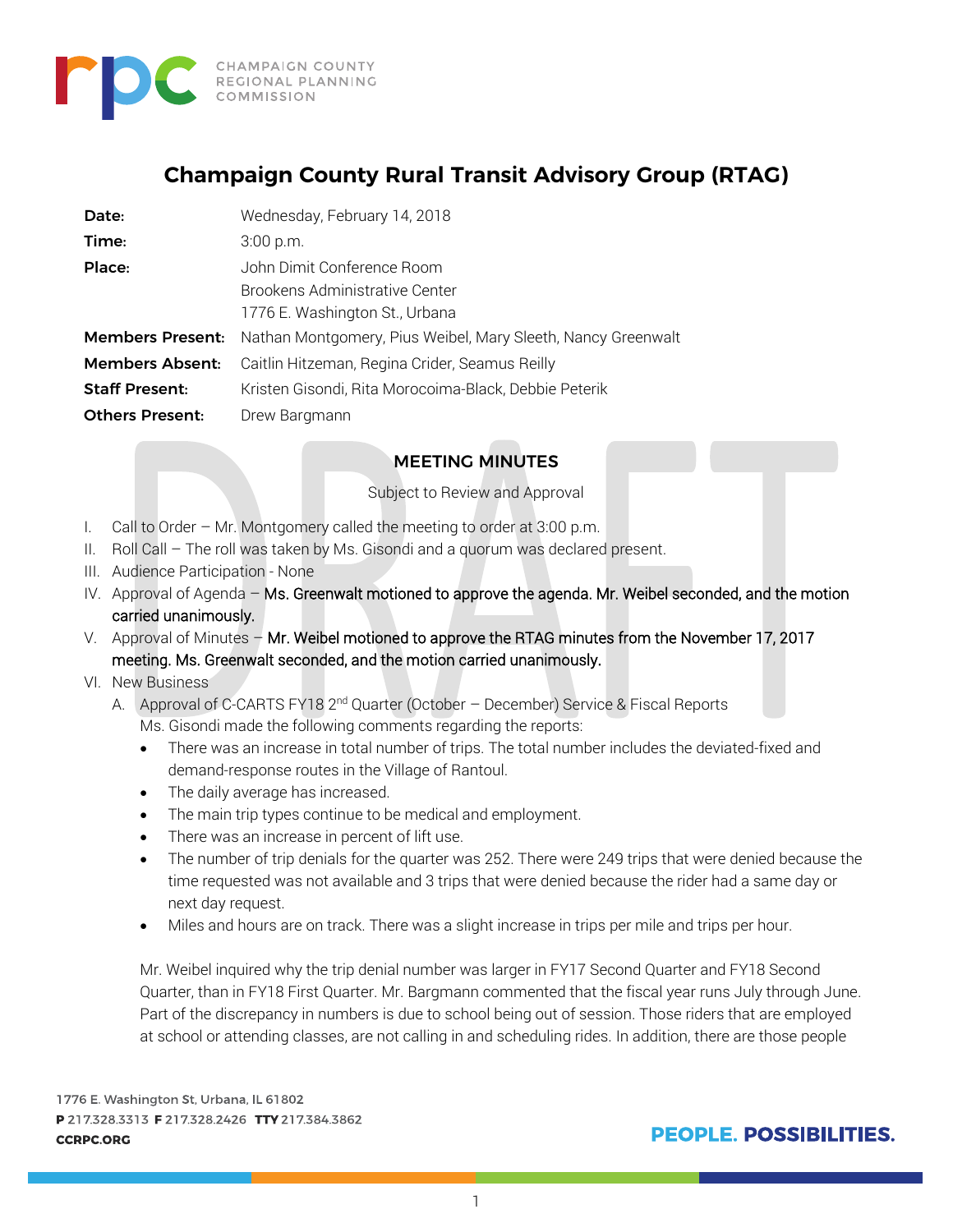

that call in to schedule an entire month of trips for times that are not available. Those calls count as a denial for each date that is being requested, which, in many cases, is a round-trip ride.

Ms. Sleeth asked if the senior trips were down due to the weather. Mr. Bargmann commented that when the weather gets cold, there are more cancellations of trips that were previously scheduled.

Ms. Gisondi continued with presenting the Fiscal report:

- After the FY18 Second Quarter, 65% of the grant funds are available.
- Ms. Morocoima-Black commented that the agreement between IDOT and Champaign County was just executed by IDOT last week. The payment of \$250,000 for first six months has not been received.

### Mr. Weibel motioned to approve the C-CARTS FY18 2<sup>nd</sup> Quarter (October - December) Service & Fiscal Reports. Ms. Sleeth seconded, and the motion carried unanimously.

B. Update on Intelligent Transportation Systems (ITS) Software Procurement One of the major items of the Capital Grant proposal is the purchase of the Intelligent Transportation Systems (ITS) software program. Currently, all of the trips are scheduled in dispatch using a handwritten process and excel spreadsheets. There is a certain amount of inefficiency using these methods. Following are some highlights of the software program:

- The ITS software would provide a computer-based scheduling system. The central computer in dispatch would have the ability to connect to all of the vehicles. Instead of receiving information over the radio, the vehicles would have a tablet on board that would update the operator with any changes throughout the day, such as a cancellation or a trip is added to the manifest.
- With the new system, more reports will be available to run.
- Vehicles can be tracked.
- The ITS software package includes an interactive voice response system. As an example, the evening before the consumer has a ride scheduled with C-CARTS, they will receive an automated reminder call of the upcoming trip, and also, the rider would have the option to cancel their trip at that time. The system will also be able to set perimeters by sending a second call to the consumer letting them know that the bus driver will arrive shortly. This system will help to reduce the number of no-shows and cancellations.
- The web portal part of the system will not be activated immediately, but in the future, reservations could be taken on-line.
- As part of the overall package, all of the service and maintenance fees are rolled into the first threeyear period. The package includes the software, the service and the training.

The status of the ITS installation is that C-CARTS is waiting for the Budget Amendment to be approved by IDOT and returned to C-CARTS. The vendor will then be contacted via a letter of request that C-CARTS is ready to move forward with the installation. Mr. Montgomery inquired if the ITS system will be installed in all of the vehicles. Mr. Bargmann confirmed that the system would be installed in all C-CARTS vehicles.

1776 E. Washington St, Urbana, IL 61802 P 217.328.3313 F 217.328.2426 TTY 217.384.3862 **CCRPC.ORG**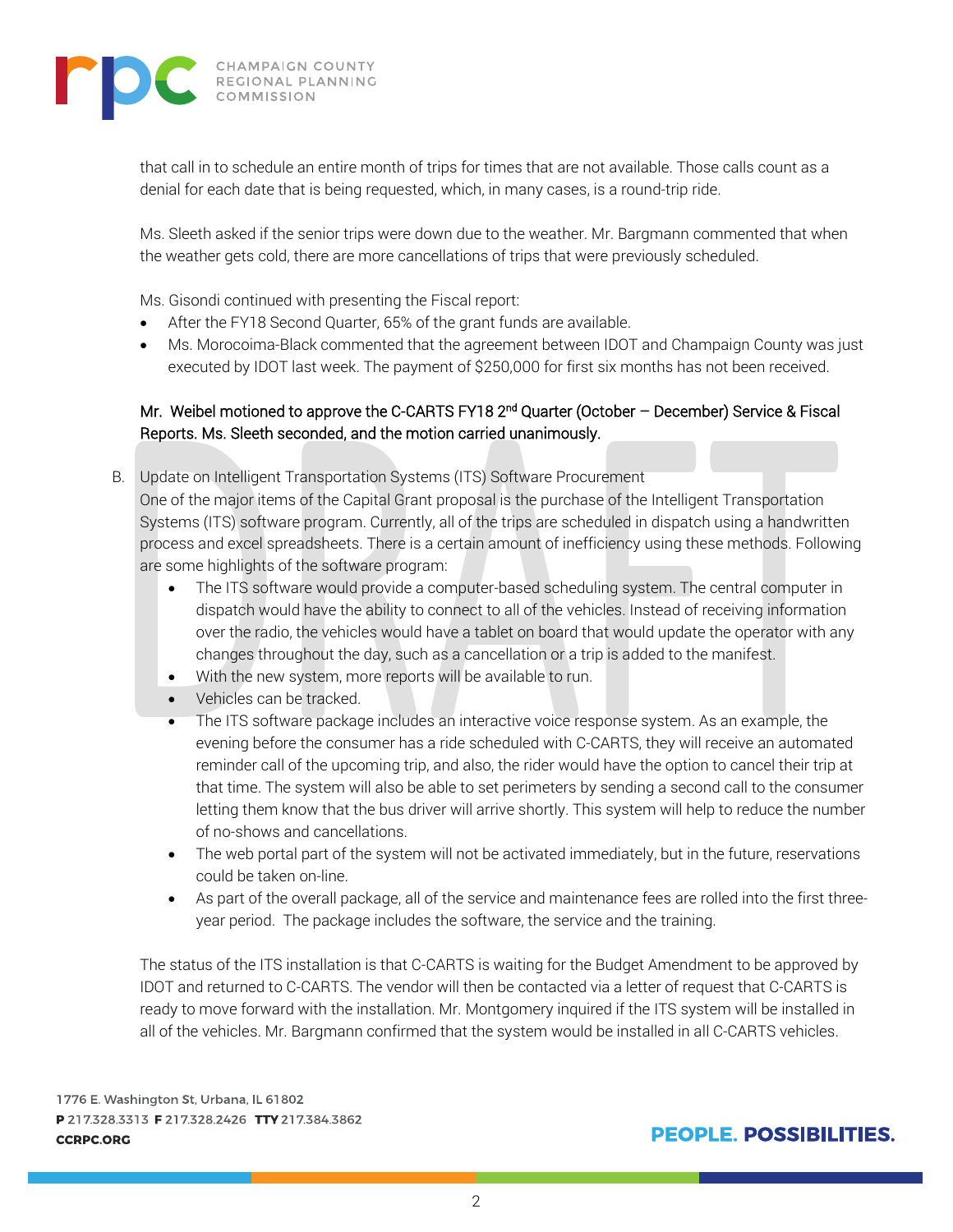

Ms. Greenwalt inquired about the punch card, and if there was an electronic solution to the punch card process in the future. Mr. Bargmann commented that the expensive part of a solution is that there is a fare box on the vehicle for metering purposes. Mr. Weibel inquired if MTD would have the punch card system. Mr. Bargmann commented that he did not believe MTD would have that feature on their buses as 90% of MTD riders use a prepaid pass card. Minimal cash is handled. C-CARTS has never offered any type of pass card. As cost is prohibitive at this point, C-CARTS will probably not go to a pass card in the near future.

Mr. Montgomery inquired if cancellations are currently tracked. Mr. Bargmann indicated that cancellations are not regularly tracked. There are policies in place if a rider is a constant cancel or no-show so that a space is available for another rider.

- C. Update on Amendment to State Capital Grant (Grant No. CAP-14-1060-ILL, Contract No. 4490)
	- Ms. Gisondi discussed the breakdown of the Budget Amendment. The total amount to be received is \$150,605.
	- Mr. Weibel asked what the capital grant funds would be used for. Ms. Morocoima-Black commented that in addition to purchasing Intelligent Transportation System equipment and software, the funds will be used to purchase benches for the bus stops in the Village of Rantoul. Back in November when staff talked to the Advisory Group, the C-CARTS staff had not included the purchase of the benches as part of the amendment to the project because they wanted to retain some funding for the future. The budget amendment was sent to IDOT, and C-CARTS staff was told that if all of the allocated funds were not used, they would lose the funding. With that in mind, C-CARTS decided to purchase benches. Ms. Morocoima-Black commented that she has discussed the possibility of the village paying for the installation of the benches with the Village Administrator since the capital grant funds are only to be used for purchasing equipment.
- D. Update on Rantoul Service & Outreach Efforts

Ms. Gisondi provided the following comments:

As of January, there have been a total of 1,056 trips for the Eagle Express and Rantoul Connector service. The following tasks are planned for the future of the Rantoul Service:

- 1. Complete surveys to improve peak times, destinations and trip purpose data.
- 2. Provide punch cards for riders instead of requiring cash.
- 3. Create a video that will teach people how to read a schedule and use the service.
- 4. Make some route changes to improve efficiency of the service.

Mr. Bargmann commented that the current contract for the deviated-fixed and demand-response services in Village of Rantoul is a two-year contract that runs through October, 2018. The staff has begun preliminary talks with Village of Rantoul representatives on what improvements can be made to improve the service. Currently, three vehicles are operating within the village at peak times. C-CARTS is proposing to break the village into different sectors. This would allow for continuing the use of the three vehicles. There would be small adjustments to the contract amount.

1776 E. Washington St, Urbana, IL 61802 P 217.328.3313 F 217.328.2426 TTY 217.384.3862 **CCRPC.ORG**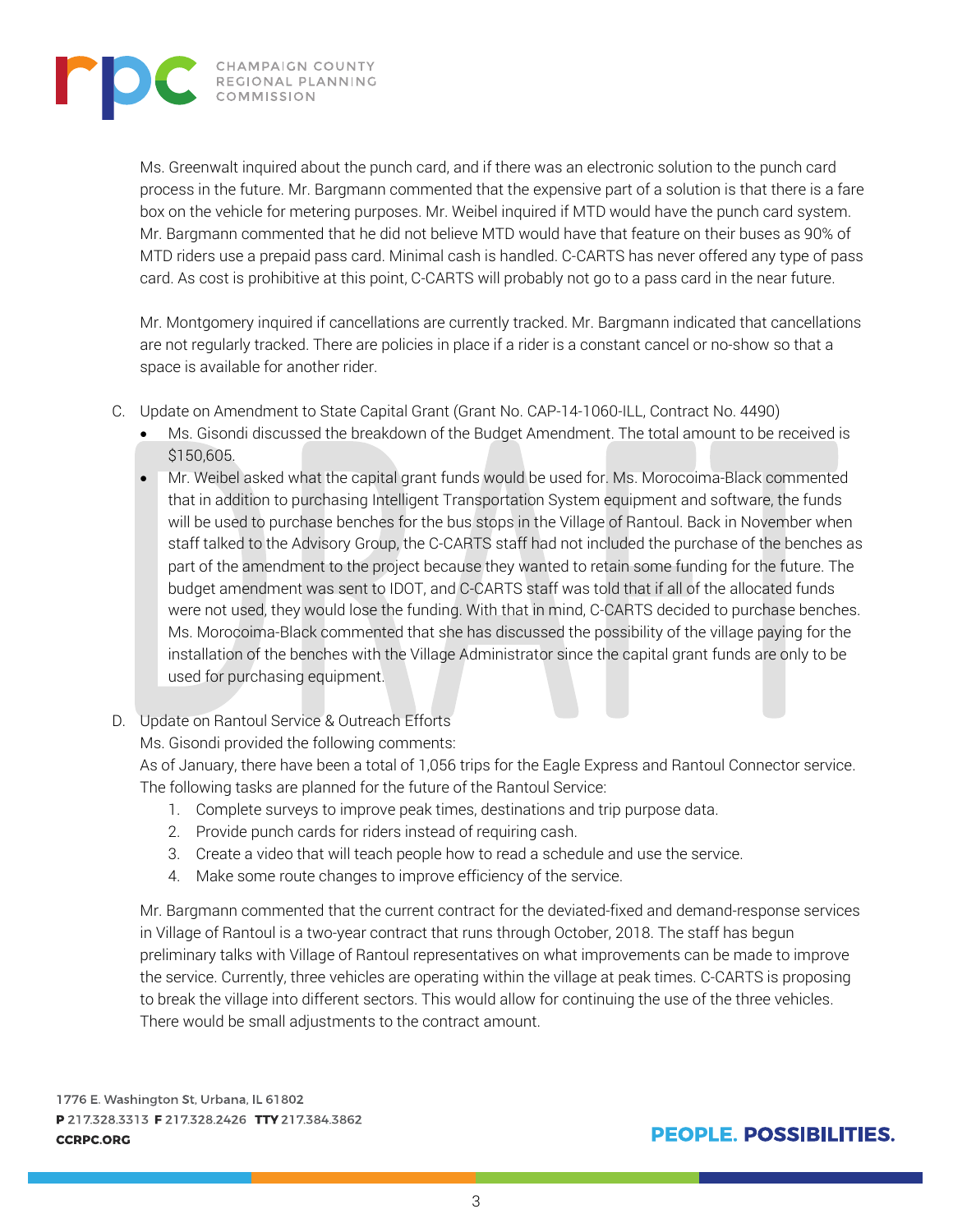

Currently, riders board the bus in the southern part of the village and ride the entire route to their destination west. By changing the route, C-CARTS could provide a more direct route so that the rider's time on the bus would reduce. The downside to the proposal is that the rider would probably need to make a transfer. The village is interested in completing surveys of their own to determine what type of service is needed in the community. The proposed route would allow for service to the Carle facility in Rantoul that doesn't exist currently, and also, extend service further to the North where the lower income housing is not currently being served.

Ms. Morocoima-Black commented that the C-CARTS staff has already met with representatives from the Village of Rantoul to discuss the proposed route change. Based on feedback received, the village concurs that this will be a good plan. As a part of implementing the new route, the staff is proposing to complete surveys to find out which locations serve the highest number of riders, and their destinations, in order to have a better idea of when and where the riders would be transferring. The route change will most likely occur this summer in May or June. A public hearing will be held to get feedback from the public.

#### E. Approval of changes to RTAG bylaws

The change to the RTAG bylaws allows the members of RTAG to choose an alternate member to attend the meetings. The alternate that attends the meeting will be allowed to vote, and will count as part of the quorum. It is required by law to amend the bylaws when a change occurs.

#### Ms. Greenwalt motioned to approve the changes to the RTAG bylaws. Ms. Sleeth seconded, and the motion carried unanimously.

F. Discussion and approval of salary increases for C-CARTS operators

Mr. Bargmann commented that the goal for C-CARTS is to create a wage scale for C-CARTS dispatchers and operators. Up until the last year or two, C-CARTS has not had any service contracts in place that allowed for additional operating funds to achieve this goal. Mr. Bargmann discussed the process of the proposed C-CARTS operator and dispatcher salary increases:

The process for the salary increase is that a top wage is set and employees work backwards from a percentage base. As an example, if an MTD employee starts employment at 47% of whatever the top wage rate is, based on number of hours that the operator works and his/her availability within a given year, they could control their increase up to 4% movement on that scale. The top wage rate also is adjusted on a year-to-year basis depending on the cost-of-living adjustment that is approved by the CU-MTD Board. If an employee is working enough hours to move 4% up the scale, they will get the 4% plus the cost-of-living adjustment. C-CARTS is currently not able to offer any full-time operator positions. Since an employee is not allowed to work as many hours as they want to move up the scale, C-CARTS is proposing this wage scale that would allow the employee to obtain a reasonable increase each year. For the first round, C-CARTS is proposing a top wage of \$16.00 an hour for the operators and \$18.00 an hour for dispatchers. A new operator would come in at 72% of the scale. The current starting wage is at \$11.00 an hour so this proposed wage scale could help with recruitment of new employees in the future. It would take seven

1776 E. Washington St, Urbana, IL 61802 P 217.328.3313 F 217.328.2426 TTY 217.384.3862 **CCRPC.ORG**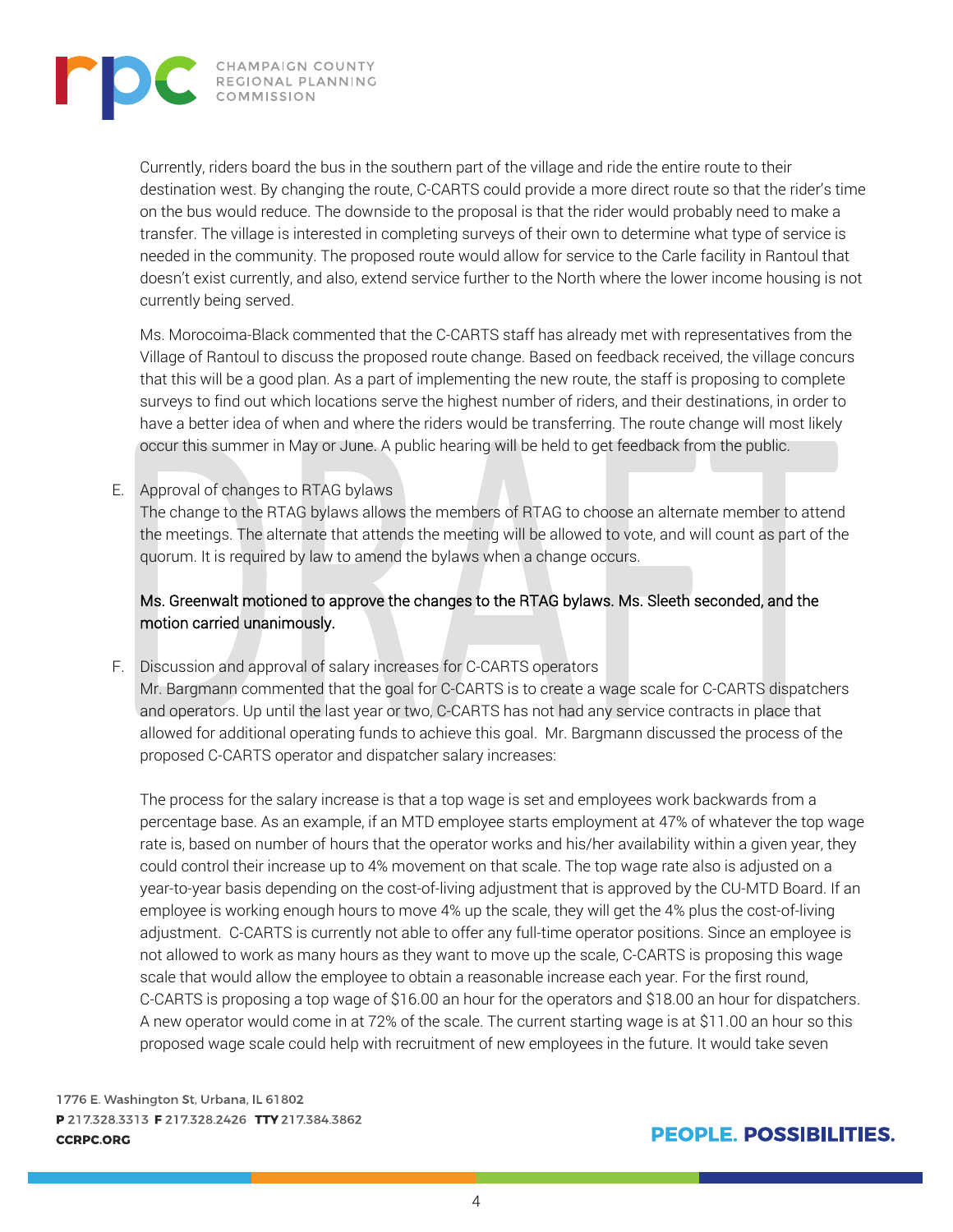

years to get to the top wage consistent with CU-MTDs wage scale. The top rate is also changing on a yearto-year basis based on what cost-of-living adjustment is approved. Next year's cost-of-living adjustment is supposed to be 2.5%.

Mr. Bargmann commented that the staff compared a number of other rural agencies in the area to assist in determining what the top wage would be for C-CARTS employees to keep C-CARTS competitive with other rural agencies in this region.

Mr. Bargmann provided a forecast on how the proposed salary increase will impact the budget over a three-year period:

C-CARTS has a Public Transit Account (PTA) that includes funds that are set aside. Most of the money in the account has come from the Rantoul contract. The service contract revenue is eligible, as a local match source, to match the state funding. This allows C-CARTS to draw down some of the funds that have always been left on the table. The first year, the potential impact to the PTA is about \$1,500. As a point of reference, at the end of this fiscal year, there will be \$116,000 in the PTA. After that, there are still a number of months left in the current Rantoul contract which will account for another \$45,000.

There will be a \$14,500 impact from the funds in the second year. Some assumptions made when creating the salary increase rate represents the worst case scenario - the same group of employees are moving up the scale, you never have someone leave and you are replacing someone else.

After the second year, it does plateau, and the third year impact is \$14,600. Over the three-year period, C-CARTS will be expending an estimate of \$48,000 under the PTA, and by the time the Rantoul contract runs out in October, 2018, it is estimated that approximately \$160,000 will be in the PTA. This is assuming that Rantoul is not interested in a service contract and there are no other service contracts. The current employees will benefit because, up until now, they have been only receiving a small cost-of-living adjustment. This will give the current employees mobility, and it will help with retention and recruiting of new employees. Ms. Greenwalt asked if C-CARTS competes with Head Start bus drivers. Mr. Bargmann commented that Head Start bus drivers are required to have a CDL because they are driving a larger vehicle. If you have a CDL license, an employee receives more salary. Mr. Bargmann gave an example Piattran adds an extra dollar an hour for a driver that holds a CDL license.

Mr. Bargmann concluded that C-CARTS has been working on the proposed scale for the last two or three years, and this has been the first time that C-CARTS has had funding available that would allow them to access the funds and make improvements.

Ms. Sleeth inquired if Ms. Morocoima-Black was of the opinion that the Village of Rantoul would renew the service contract. Ms. Morocoima-Black commented that it is the hope that the service contract will be renewed by the Village of Rantoul as it would be difficult for a community to remove a service once the service is in place, and an investment has been made in the service. Ms. Morocoima-Black commented that the previous Village Administrator was expecting a higher ridership. However, if you look at the trend,

1776 E. Washington St, Urbana, IL 61802 P 217.328.3313 F 217.328.2426 TTY 217.384.3862 **CCRPC.ORG**